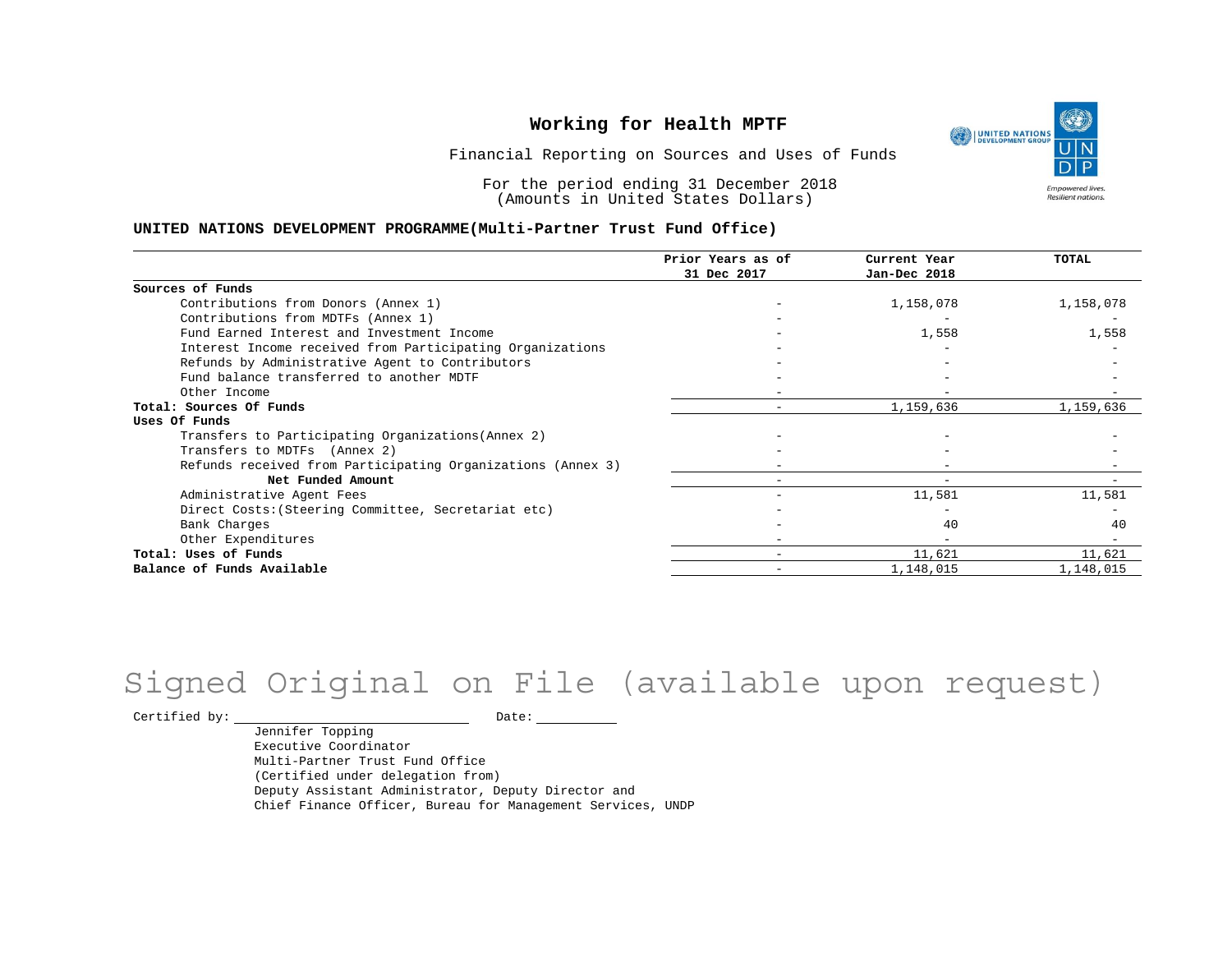

Financial Reporting on Sources and Uses of Funds

For the period ending 31 December 2018 (Amounts in United States Dollars)

#### **UNITED NATIONS DEVELOPMENT PROGRAMME(Multi-Partner Trust Fund Office)**

**Annex - 1: Contributions**

|                      | Prior Years as of        | Current Year | TOTAL     |
|----------------------|--------------------------|--------------|-----------|
|                      | 31 Dec 2017              | Jan-Dec 2018 |           |
| From Contributors    |                          |              |           |
| GOVERNMENT OF NORWAY | $\overline{\phantom{0}}$ | 1,158,078    | 1,158,078 |
| Total: Contributions | $\overline{\phantom{0}}$ | 1,158,078    | 1,158,078 |

# Signed Original on File (available upon request)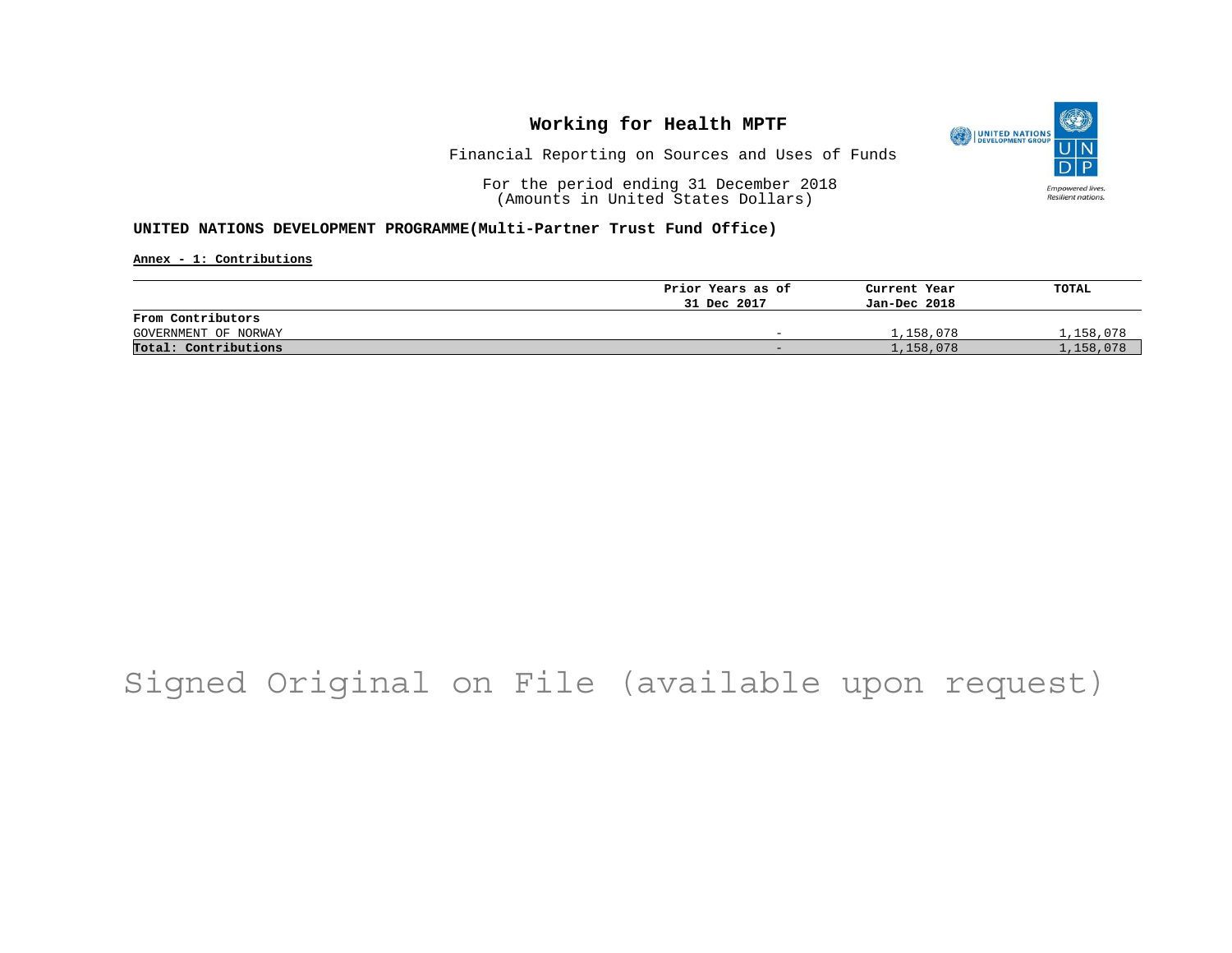

Financial Reporting on Sources and Uses of Funds

For the period ending 31 December 2018 (Amounts in United States Dollars)

#### **UNITED NATIONS DEVELOPMENT PROGRAMME(Multi-Partner Trust Fund Office)**

**Annex - 2: Transfers**

| Prior<br>оt<br>as<br>$-$<br>еать | Current<br>Year | TOTAL |
|----------------------------------|-----------------|-------|
| 2017<br>Dec<br><u>JI</u>         | 2018<br>Jan-Dec |       |
|                                  |                 |       |

**To Participating Organizations**

**No Activity**

# Signed Original on File (available upon request)